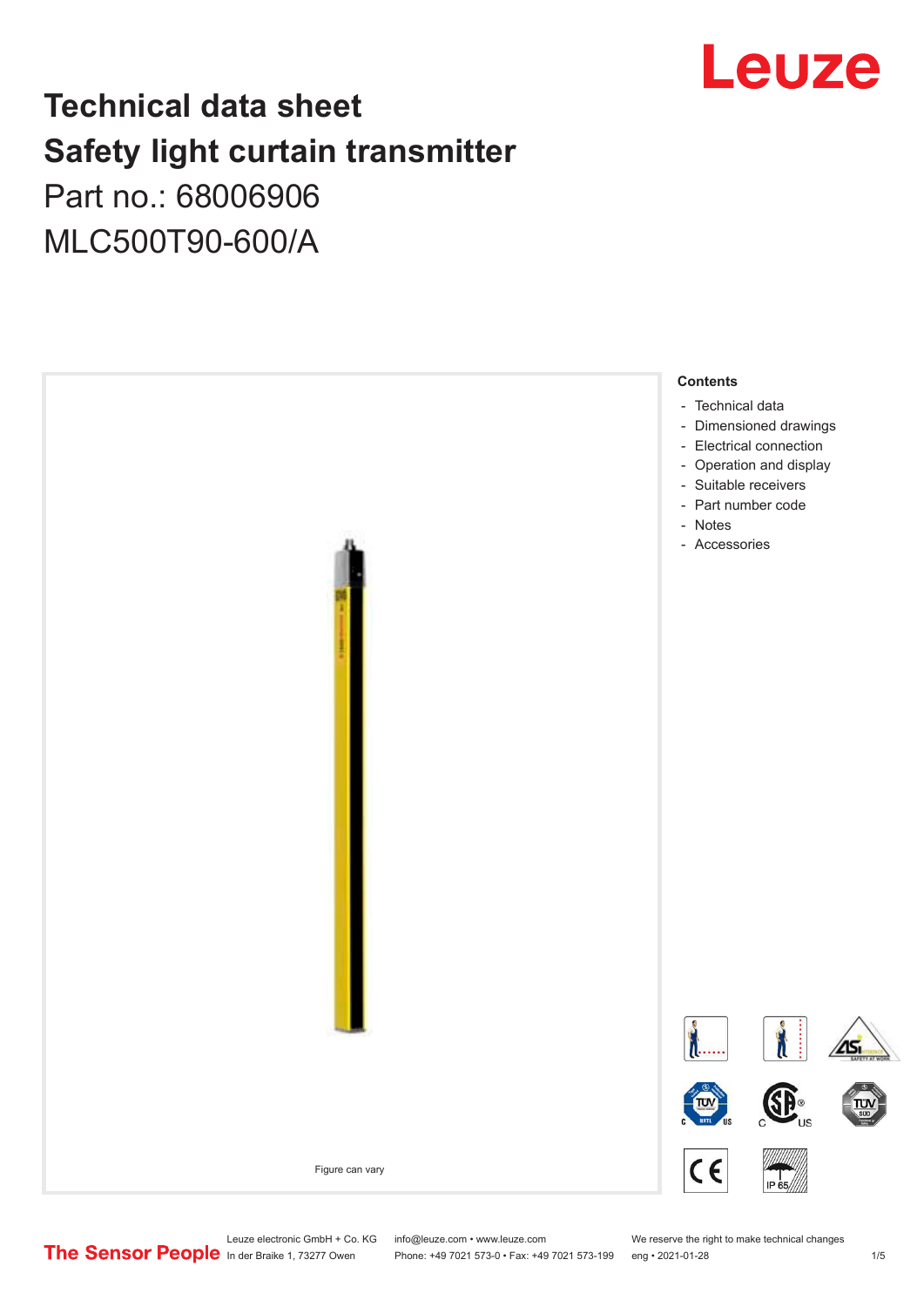# <span id="page-1-0"></span>**Technical data**

#### **Basic data**

| <b>Series</b>      | <b>MLC 500</b>         |
|--------------------|------------------------|
| Device type        | Transmitter            |
| <b>Contains</b>    | 2x BT-NC sliding block |
| <b>Application</b> | Access guarding        |
|                    | Danger zone guarding   |

#### **Characteristic parameters**

| <b>Type</b>          | 4. IEC/EN 61496          |
|----------------------|--------------------------|
| <b>SIL</b>           | 3. IEC 61508             |
| <b>SILCL</b>         | 3. IEC/EN 62061          |
| Mission time $T_{M}$ | 20 years, EN ISO 13849-1 |

#### **Protective field data**

| Resolution              | 90 mm   |
|-------------------------|---------|
| Protective field height | 600 mm  |
| <b>Operating range</b>  | $020$ m |

#### **Optical data**

| Synchronization                 | Optical between transmitter and receiver     |
|---------------------------------|----------------------------------------------|
| Light source                    | LED, Infrared                                |
| <b>LED light wavelength</b>     | 940 nm                                       |
| <b>Transmitted-signal shape</b> | Pulsed                                       |
| LED risk group                  | Exempt group (in acc. with EN<br>62471:2008) |

#### **Electrical data**

| <b>Protective circuit</b> |                                                 | Overvoltage protection  |  |
|---------------------------|-------------------------------------------------|-------------------------|--|
|                           |                                                 | Short circuit protected |  |
|                           |                                                 |                         |  |
|                           | Performance data                                |                         |  |
|                           | Supply voltage $U_{\rm B}$                      | $26.531.6$ V            |  |
|                           | <b>Current consumption from AS-i</b><br>circuit | $50 \text{ mA}$         |  |
|                           | Inputs                                          |                         |  |
|                           | Number of digital switching inputs              | 1 Piece(s)              |  |
|                           |                                                 |                         |  |

| <b>Switching inputs</b>      |                         |  |  |
|------------------------------|-------------------------|--|--|
| <b>Type</b>                  | Digital switching input |  |  |
| Switching voltage high, min. | 18 V                    |  |  |
| Switching voltage low, max.  | 2.5V                    |  |  |
| Switching voltage, typ.      | 22.5V                   |  |  |
| Voltage type                 | DC.                     |  |  |
|                              |                         |  |  |

#### **Interface**

| /pe  |  |  |  |
|------|--|--|--|
| AS-i |  |  |  |

**Type** AS-Interface Safety at Work

| AS-i                                        |                              |
|---------------------------------------------|------------------------------|
| <b>Function</b>                             | Process                      |
| AS-i profile                                | $S-0.B.F$                    |
| Slave address                               | 1.31 programmable, default=0 |
| Cycle time acc. to AS-i specifica-<br>tions | Max. 5 ms ms                 |

#### **Connection**

**Number of connections** 1 Piece(s)

Leuze

| <b>Function</b>                               | Machine interface         |
|-----------------------------------------------|---------------------------|
| Type of connection                            | Connector                 |
| <b>Thread size</b>                            | M12                       |
| Material                                      | Metal                     |
| No. of pins                                   | $5 - pin$                 |
|                                               |                           |
| <b>Cable properties</b>                       |                           |
| Permissible conductor cross                   | $0.25$ mm <sup>2</sup>    |
| section, typ.                                 |                           |
| Length of connection cable, max.              | 100 <sub>m</sub>          |
| Permissible cable resistance to<br>load, max. | $200 \Omega$              |
|                                               |                           |
| <b>Mechanical data</b>                        |                           |
| Dimension (W x H x L)                         | 29 mm x 666 mm x 35.4 mm  |
| <b>Housing material</b>                       | Metal                     |
| <b>Metal housing</b>                          | Aluminum                  |
| Lens cover material                           | Plastic / PMMA            |
| <b>Material of end caps</b>                   | Diecast zinc              |
| Net weight                                    | 750 g                     |
| <b>Housing color</b>                          | Yellow, RAL 1021          |
| <b>Type of fastening</b>                      | Groove mounting           |
|                                               | Mounting bracket          |
|                                               | Mounting on Device Column |
|                                               | Swivel mount              |
|                                               |                           |
| <b>Operation and display</b>                  |                           |
| Type of display                               | LED                       |
| <b>Number of LEDs</b>                         | 2 Piece(s)                |
|                                               |                           |
|                                               |                           |
| <b>Environmental data</b>                     |                           |
| Ambient temperature, operation                | 055 °C                    |
| Ambient temperature, storage                  | $-30$ 70 °C               |
| <b>Relative humidity (non-condensing)</b>     | 095%                      |
|                                               |                           |
| <b>Certifications</b>                         |                           |
| Degree of protection                          | IP 65                     |
| <b>Protection class</b>                       | III                       |
| <b>Certifications</b>                         | c CSA US                  |
|                                               | c TÜV NRTL US             |
|                                               | TÜV Süd                   |
| <b>Vibration resistance</b>                   | $50 \text{ m/s}^2$        |
| <b>Shock resistance</b>                       | $100 \text{ m/s}^2$       |
| <b>US patents</b>                             | US 6,418,546 B            |
|                                               |                           |
| <b>Classification</b>                         |                           |
| <b>Customs tariff number</b>                  | 85365019                  |
| eCl@ss 5.1.4                                  | 27272704                  |
| eCl@ss 8.0                                    | 27272704                  |
| eCl@ss 9.0                                    | 27272704                  |
| eCl@ss 10.0                                   | 27272704                  |
| eCl@ss 11.0                                   | 27272704                  |
| <b>ETIM 5.0</b>                               | EC002549                  |
| <b>ETIM 6.0</b>                               | EC002549                  |
| <b>ETIM 7.0</b>                               | EC002549                  |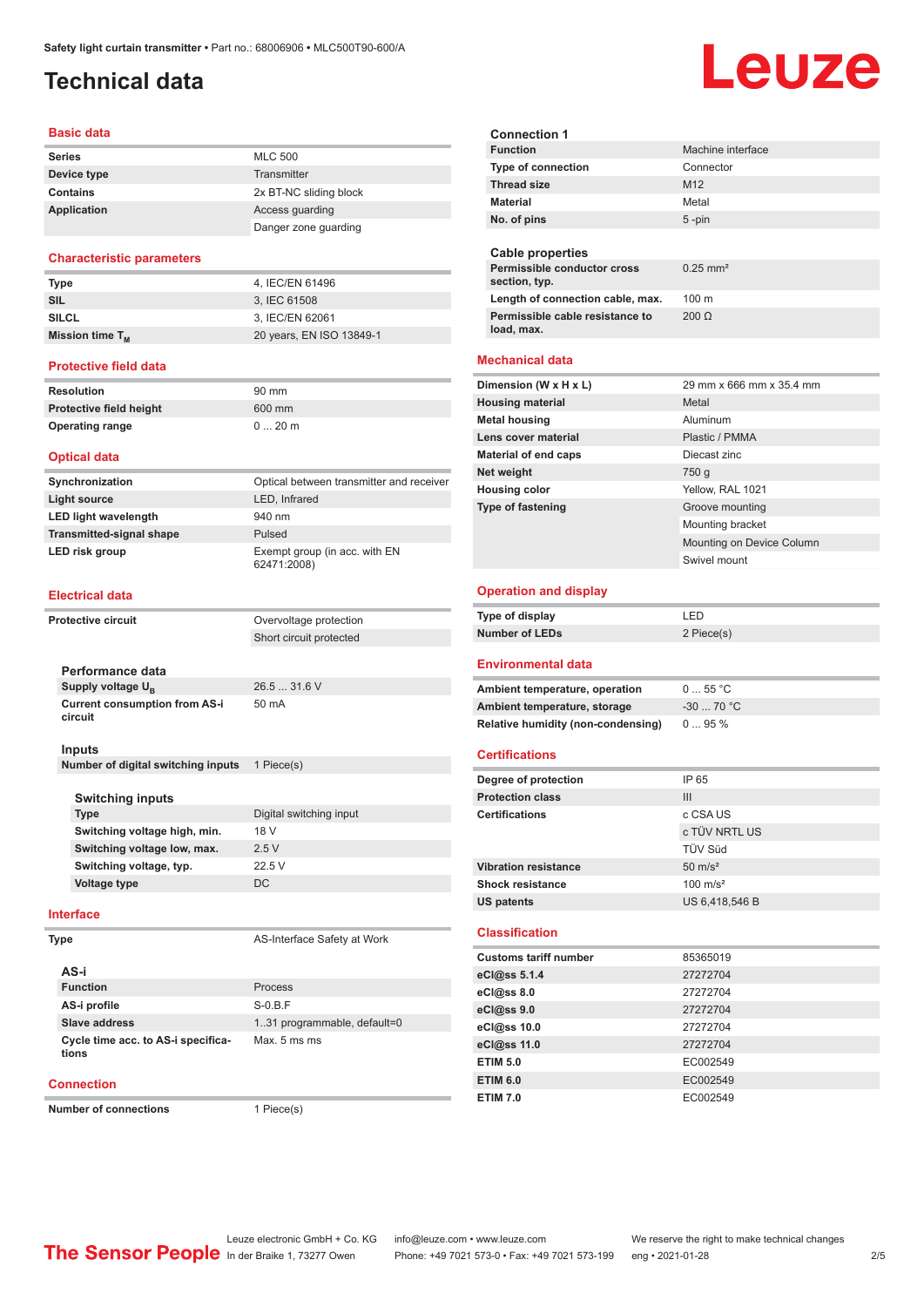# <span id="page-2-0"></span>**Dimensioned drawings**

# Leuze

All dimensions in millimeters

## Calculation of the effective protective field height  $H_{PFE} = H_{PFN} + B + C$



 $H_{\text{PFN}}$  Nominal protective field height = 600 mm<br>A Total height = 666 mm

Total height =  $666$  mm

B 50 mm

R Effective protective field height  $H_{PFE}$  goes beyond the dimensions of the optics area to the outer borders of the circles labeled with R.

# **Electrical connection**

#### **Connection 1**

| <b>Function</b>    | Machine interface |
|--------------------|-------------------|
| Type of connection | Connector         |
| <b>Thread size</b> | M12               |
| <b>Type</b>        | Male              |
| <b>Material</b>    | Metal             |
| No. of pins        | $5$ -pin          |
| Encoding           | A-coded           |

#### **Pin Pin assignment 1** AS-i+ **2** n.c. **3** AS-i-**4** n.c. **5** n.c.



# **Operation and display**

| <b>LED</b> | <b>Display</b>          | <b>Meaning</b>      |
|------------|-------------------------|---------------------|
|            | Off                     | Device switched off |
|            | Red, continuous light   | Device error        |
|            | Green, continuous light | Normal operation    |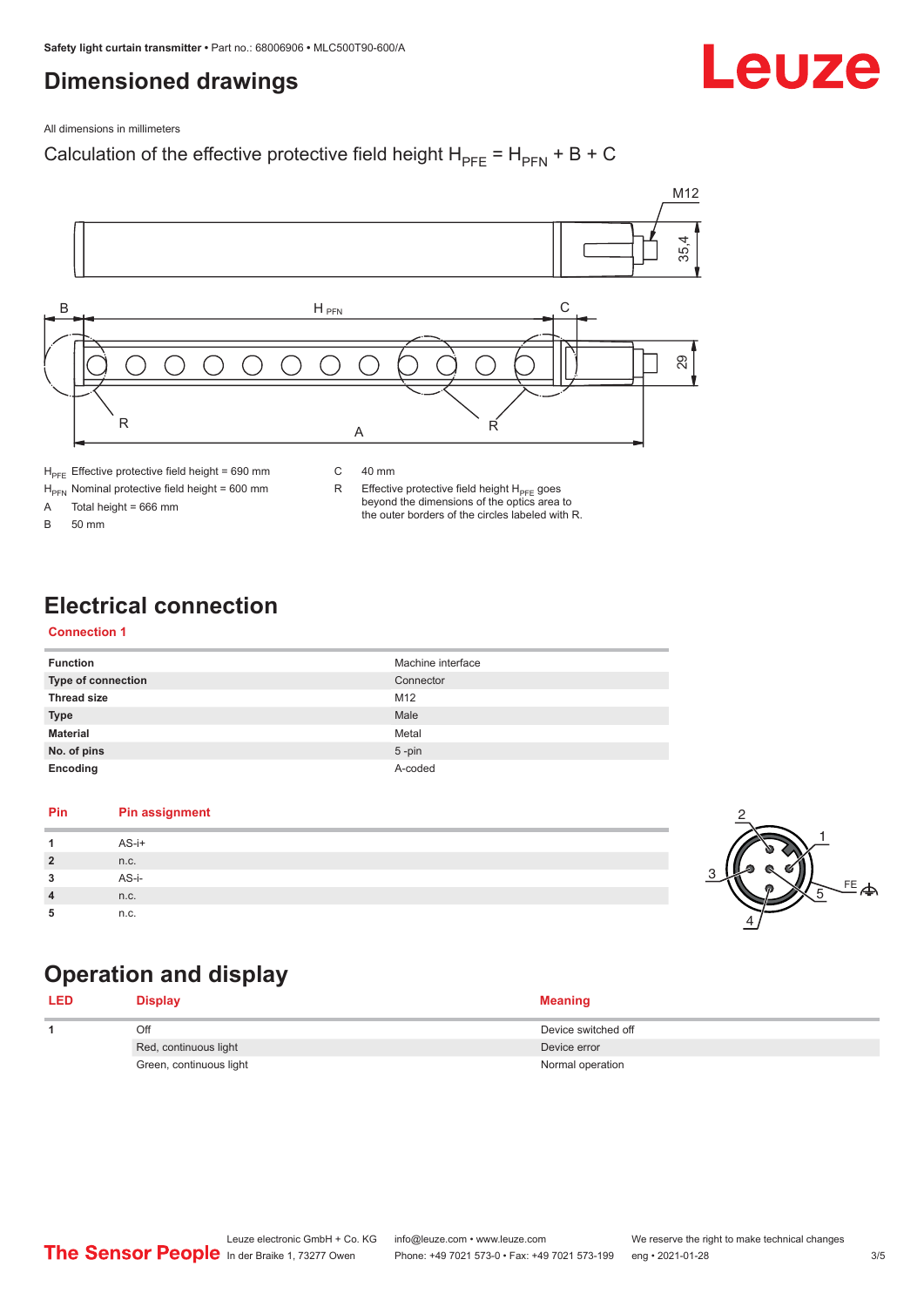## <span id="page-3-0"></span>**Suitable receivers**

# **Leuze**

| Part no. | <b>Designation</b> | <b>Article</b>                   | <b>Description</b>                                                                                                                                                |
|----------|--------------------|----------------------------------|-------------------------------------------------------------------------------------------------------------------------------------------------------------------|
| 68007906 | MLC510R90-600/A    | Safety light curtain<br>receiver | Resolution: 90 mm<br>Protective field height: 600 mm<br>Response time: 3 ms<br>Interface: AS-Interface Safety at Work<br>Connection: Connector, M12, Metal, 5-pin |

## **Part number code**

|             | Part designation: MLCxyy-za-hhhhei-ooo                                                                                                                                                                                                                                                      |
|-------------|---------------------------------------------------------------------------------------------------------------------------------------------------------------------------------------------------------------------------------------------------------------------------------------------|
| <b>MLC</b>  | <b>Safety light curtain</b>                                                                                                                                                                                                                                                                 |
| $\mathbf x$ | <b>Series</b><br>3: MLC 300<br>5: MLC 500                                                                                                                                                                                                                                                   |
| yy          | <b>Function classes</b><br>00: transmitter<br>01: transmitter (AIDA)<br>02: transmitter with test input<br>10: basic receiver - automatic restart<br>11: basic receiver - automatic restart (AIDA)<br>20: standard receiver - EDM/RES selectable<br>30: extended receiver - blanking/muting |
| z           | Device type<br>T: transmitter<br>R: receiver                                                                                                                                                                                                                                                |
| a           | <b>Resolution</b><br>14:14 mm<br>20:20 mm<br>30:30 mm<br>40:40 mm<br>90: 90 mm                                                                                                                                                                                                              |
| hhhh        | Protective field height<br>150  3000: from 150 mm to 3000 mm                                                                                                                                                                                                                                |
| e           | <b>Host/Guest (optional)</b><br>H: Host<br>MG: Middle Guest<br>G: Guest                                                                                                                                                                                                                     |
| j.          | Interface (optional)<br>/A: AS-i                                                                                                                                                                                                                                                            |
| 000         | Option<br>/V: high Vibration-proof<br>EX2: explosion protection (zones 2 + 22)<br>SPG: Smart Process Gating                                                                                                                                                                                 |
|             | <b>Note</b>                                                                                                                                                                                                                                                                                 |
|             | $\&$ A list with all available device types can be found on the Leuze website at www.leuze.com.                                                                                                                                                                                             |

### **Notes**

| Observe intended use!                                                                                                                   |
|-----------------------------------------------------------------------------------------------------------------------------------------|
| $\&$ The product may only be put into operation by competent persons.<br>$\&$ Only use the product in accordance with its intended use. |